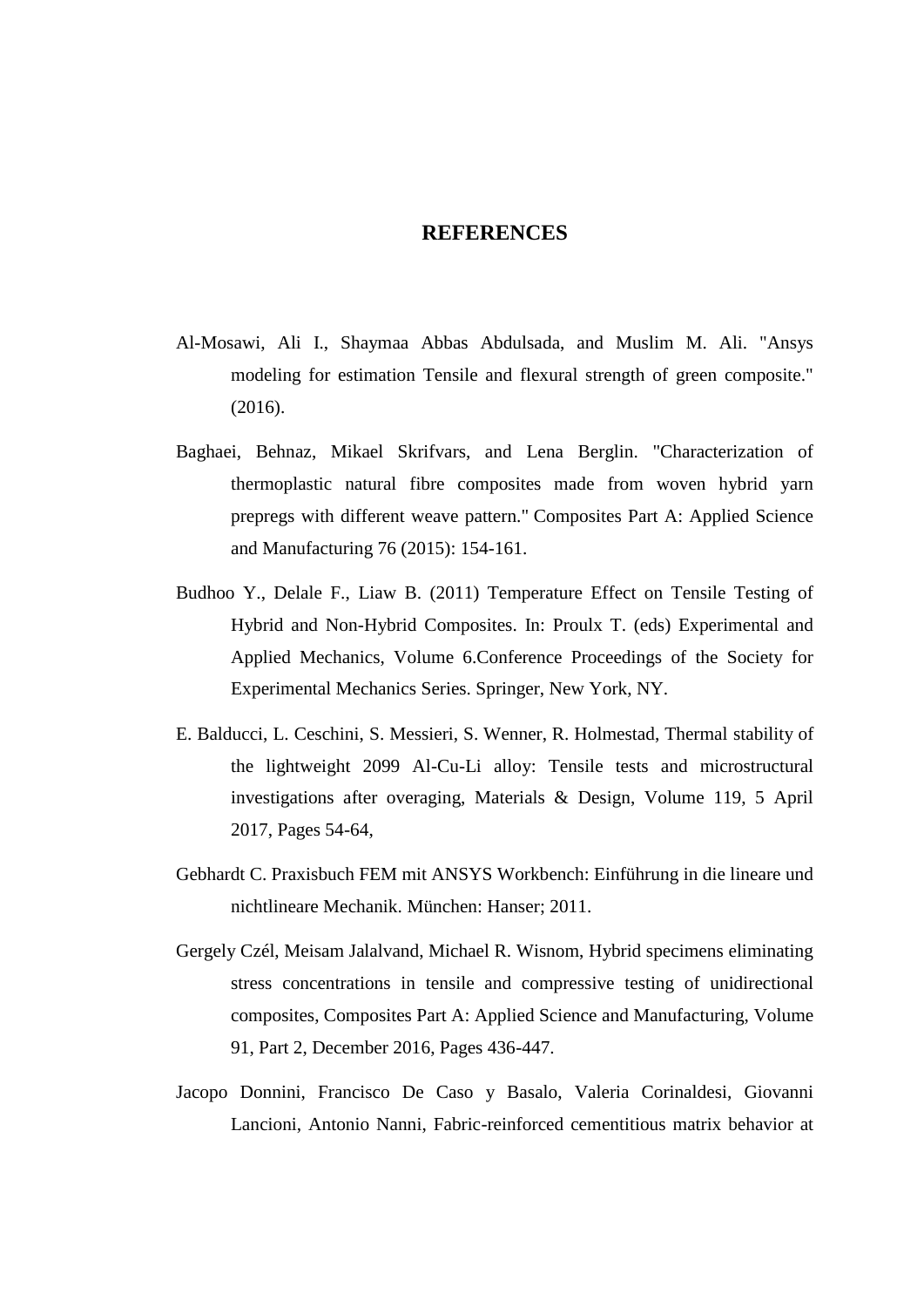high-temperature: Experimental and numerical results, Composites Part B: Engineering, Volume 108, 1 January 2017, Pages 108-121.

- Krishna, K. Phani, and Y. Vinod Kumar. "Mechanical Properties of Hybrid Fiber Reinforced Concrete and Cement Partially Replaced with Ggbs." cellulose 43 (2016): 4.
- L.L. Hütsch, J. Hütsch, K. Herzberg, J.F. dos Santos, N. Huber, Increased room temperature formability of Mg AZ31 by high speed Friction Stir Processing, Materials & Design (1980-2015), Volume 54, February 2014, Pages 980-988.
- M. GuruRaja and A. HariRao, "Influence of Angle Ply Orientation on Tensile Properties of Carbon/Glass Hybrid Composite," Journal of Minerals and Materials Characterization and Engineering, Vol. 1 No. 5, 2013, pp. 231-235.
- Majzoobi, Gholam-Hossain, et al. "A new approach for the correction of stress–strain curves after necking in metals." The Journal of Strain Analysis for Engineering Design 50.2 (2015): 125-137.
- Nguyen, Ngoc-Trung, et al. "Mechanical behavior of AZ31B Mg alloy sheets under monotonic and cyclic loadings at room and moderately elevated temperatures." Materials 7.2 (2014): 1271-1295.
- Rosni Binti Yusoff, Hitoshi Takagi, Antonio Norio Nakagaito, Tensile and flexural properties of polylactic acid-based hybrid green composites reinforced by kenaf, bamboo and coir fibers, Industrial Crops and Products, Volume 94, 30 December 2016, Pages 562-573.
- S. B. Jamaludin, M. H. Abdullah, M. N. Mazlee, K. Hussin, "Effect of Solution Treatment Temperature on Tensile Strength of Al-Mg-Si Alloy", Materials Science Forum, Vol. 819, pp. 39-44, 2015
- Shenoy, Srinivas, et al. "Interlaminar shear and flexural properties of E-glass/jute reinforced polymer matrix Composites." (2015): 26-31.
- Seo, Dong-Woo, et al. "Evaluation for tensile performance of recently developed FRP hybrid bars." International Journal of Emerging Technology and Advanced Engineering 4.6 (2014): 631-637.